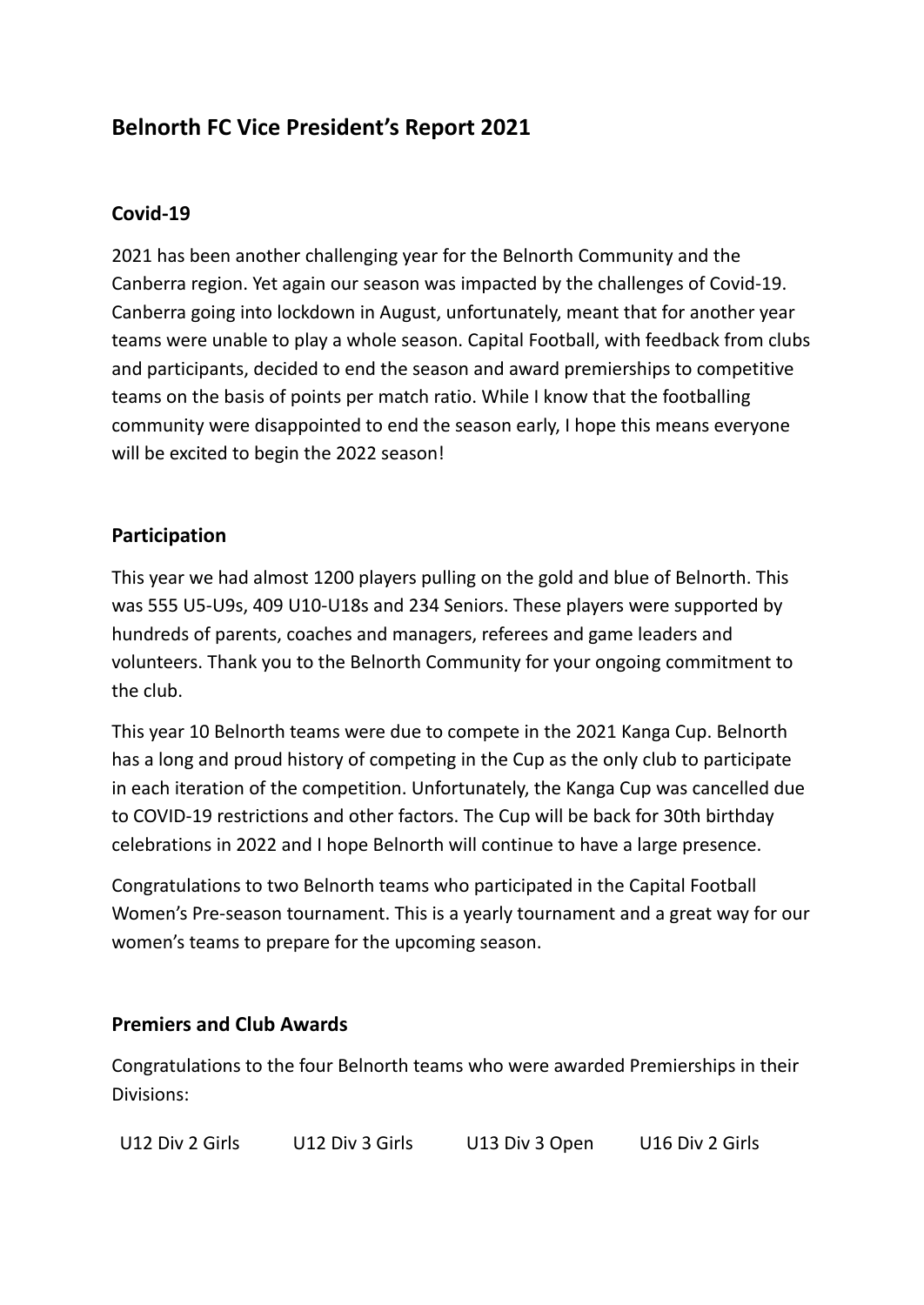Two Belnorth players also won the Capital Football Golden Boot for the most goals scored in their division: **Tony Binetti**, Masters Men Div 3 and **David Field**, Community League Men Div 6. Congratulations!

My congratulations too to the winners of the junior and senior club awards. These awards are a great way to recognise the work of our players, coaches, referees and volunteers.

| Junior Female Player                                                        | Junior Coach                                                          | Senior Women's Player                                 |
|-----------------------------------------------------------------------------|-----------------------------------------------------------------------|-------------------------------------------------------|
| <b>Sophie Shaddock</b>                                                      | <b>Shawn Jones</b>                                                    | <b>Helene Blackwell</b>                               |
| Junior Male Player                                                          | Senior Coach                                                          | Senior Men's Player                                   |
| <b>Carter Fitzpatrick</b>                                                   | <b>Tom Hobson</b>                                                     | <b>Cristal King</b>                                   |
| Henk's Golden Whistle (Game<br>Leader of the Year)<br><b>Alexis Cofinas</b> | Henk's Golden Whistle<br>(Referee of the Year)<br><b>Sarah Walker</b> | <b>Senior Club Person</b><br><b>Thomas Bielenberg</b> |

#### **FFA Cup**

A highlight of this season for me was the participation of Belnorth in the FFA Cup. The Cup is the preeminent football cup competition in Australia, open to all men's teams to vie for glory. This year Belnorth was represented by Belnorth 4 who played in State League Men's Division 1. The team beat an NPL2 outfit, the Canberra White Eagles, to progress to the Preliminary Round 4 where they ultimately lost out to the NPL team Belconnen United. It was such a pleasure to watch Belnorth playing in Australia's biggest cup competition. Thank you to the team for doing us proud and all the Belnorth Community for turning out to support them.

#### **Technical Team**

This year Belnorth engaged **Jimmy Kanadrisis** into the role of Technical Director. Jimmy, with the assistance of **Jason Faul**, developed and ran the technical program for the 2021 season, focusing on developing coaches and supporting players. The Technical Team conducted the grading for U10-U18s, ran pre and post-season programs, group training sessions, goalkeeper training and organised the delivery of accredited coaching courses. My thanks to the Technical Team for their hard work